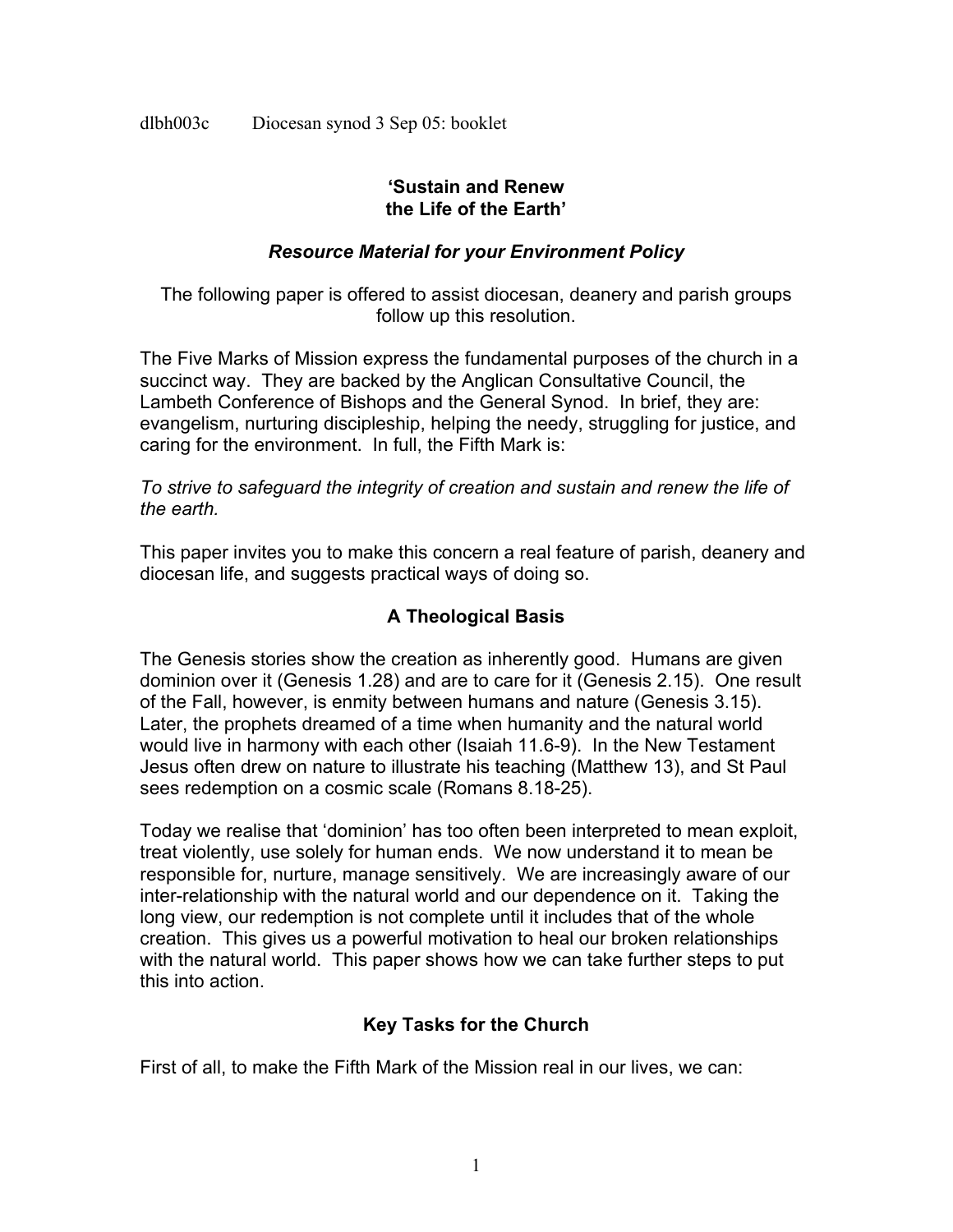- i. Give thanks for the creation, confess the sin that damages it, pray about the natural world and for those involved in its use and care.
- ii. Find out about current Christian thinking on the environment by contacting organisations such as:

**Christian Ecology Link** *(CEL, 3 Bond Street, Lancaster LA1 3ER. Tel: 01524 33858. Website: www.christian-ecology.org.uk),*

**Eco-congregation** *(The Arthur Rank Centre, Stoneleigh Park, Warwickshire CV8 2LZ Tel: 02476 853061. Website: www.ecocongregation.org)*, or **The Conservation Foundation** *(1 Kensington Gore, London SW7 2AR. Tel: 0207 591 3111. Website: conservationfoundation.co.uk [ask about 'Parish Pumps']).*

- iii. Study the scriptures and the Christian tradition, and environmental issues, reflect theologically and practically on them, relate them to the Marks of Mission, and work with adults and young people on appropriate attitudes and action.
- iv. Care for those parts of the environment for which we are specially responsible as the church – the fabric and contents of our buildings, plants and animals in our churchyards, our glebe land, clergy houses, and other church property.
- v. Campaign, often with others, to put right damage to the environment, avoid further possible damage, and safeguard the integrity of the natural world…
- vi. Set an example, as individuals and as the church of 'living lightly' on the earth.

# **Devising your Environment Policy**

Then, to make sure that appropriate action on the Fifth Mark of Mission is taken, we can commit ourselves to devising and adopting an appropriate environment policy at every level in the diocese. The resolutions passed by the Diocesan Synod in September 2005 as set out above, gives us our starting point and our motivation for this.

**In devising a policy for your particular group within the diocese, you may wish to include certain General, Group, and Specific clauses, as you think most appropriate. We encourage you to amend, and add to, the clauses suggested below. The process of formulating your policy is as important as the final result, so we encourage you to discuss the matter fully with your group. You will need to win hearts as well as minds to this concern.**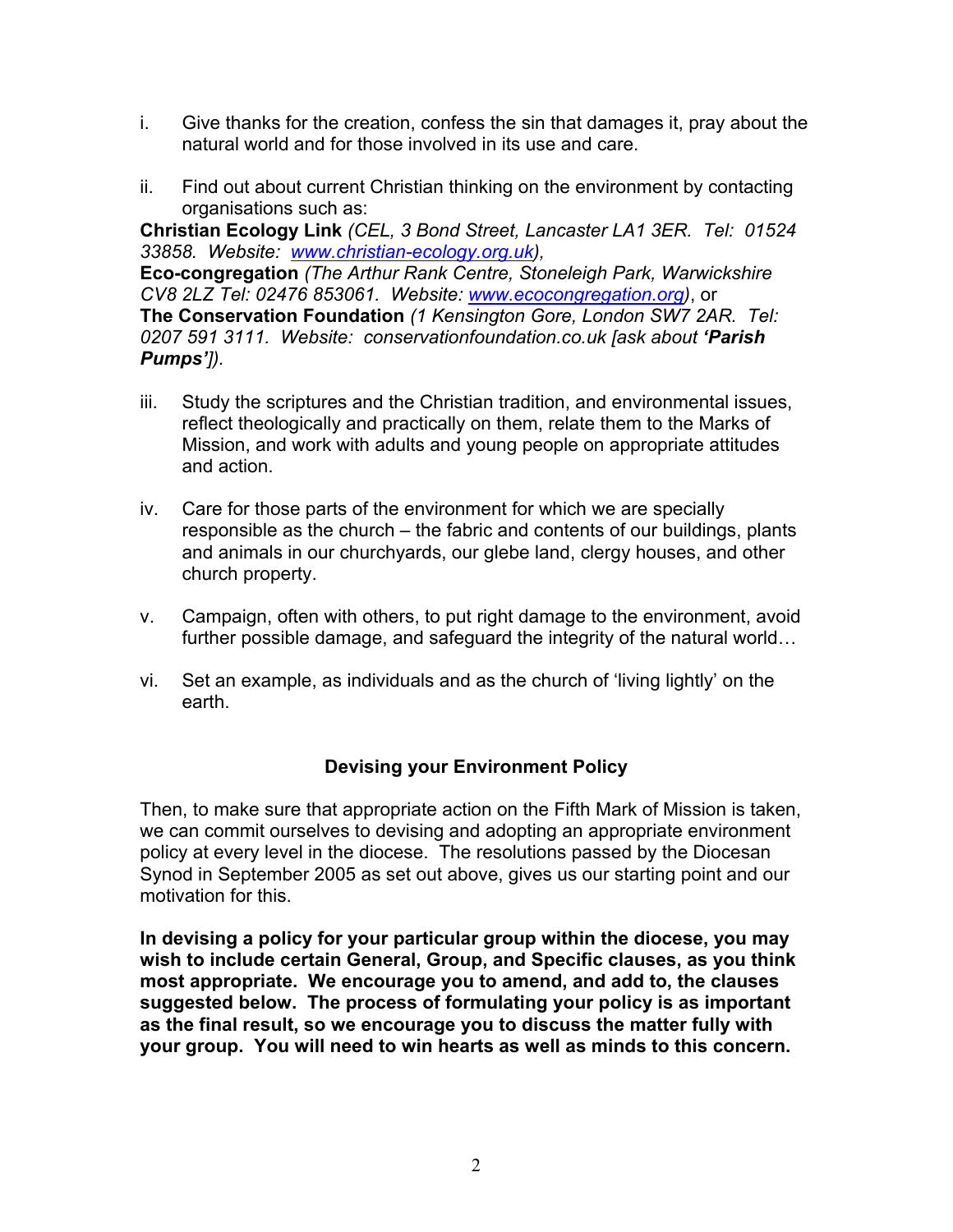**Guidance on an Environmental policy can be found on the Diocesan Website. A sample audit is on the Diocesan Website at www.glosdioc.org.uk**

## **General Clauses**

- 1. We affirm the Fifth Mark of Mission ('to strive to safeguard the integrity of creation and sustain and renew the life of the earth') as a central part of our life, work and mission.
- 2. We will take environmental concerns fully into account in our mission, worship, study, education, training, pastoral, administrative and other programmes and projects.
- 3. We will identify environmental issues in our village, town, county or area as a whole, and devise appropriate action on them.
- 4. We will appoint a person as our Environment Officer and encourage him or her to bring environmental concerns forward on a regular basis.
- 5. We will seek appropriate information from a Christian environmental group (eg. *Christian Ecology Link, Eco-congregation, Parish Pumps)* and keep abreast of current thinking.
- 6. We will undertake an 'environmental audit' of our premises and property, make a list of the most significant aspects of the natural world for which we are responsible, and devise appropriate plans to care for them.
- 7. We will consider the environmental impact of all our policies and plans, and accept that additional costs may be incurred.
- 8. We will ask our members to consider their personal impact on the environment in their daily lives.
- 9. We will support the work of local and national environmental organisations, as appropriate.
- 10. We will hold a formal debate or discussion on environmental issues and policy at least once every three years.
- 11. We ask the Archdeacons to include questions on environmental policies in their Articles of Enquiry to the parishes on a regular basis, and to review and assess the answers received.
- 12. Promotes the role of the Ecumenical Sustainability Group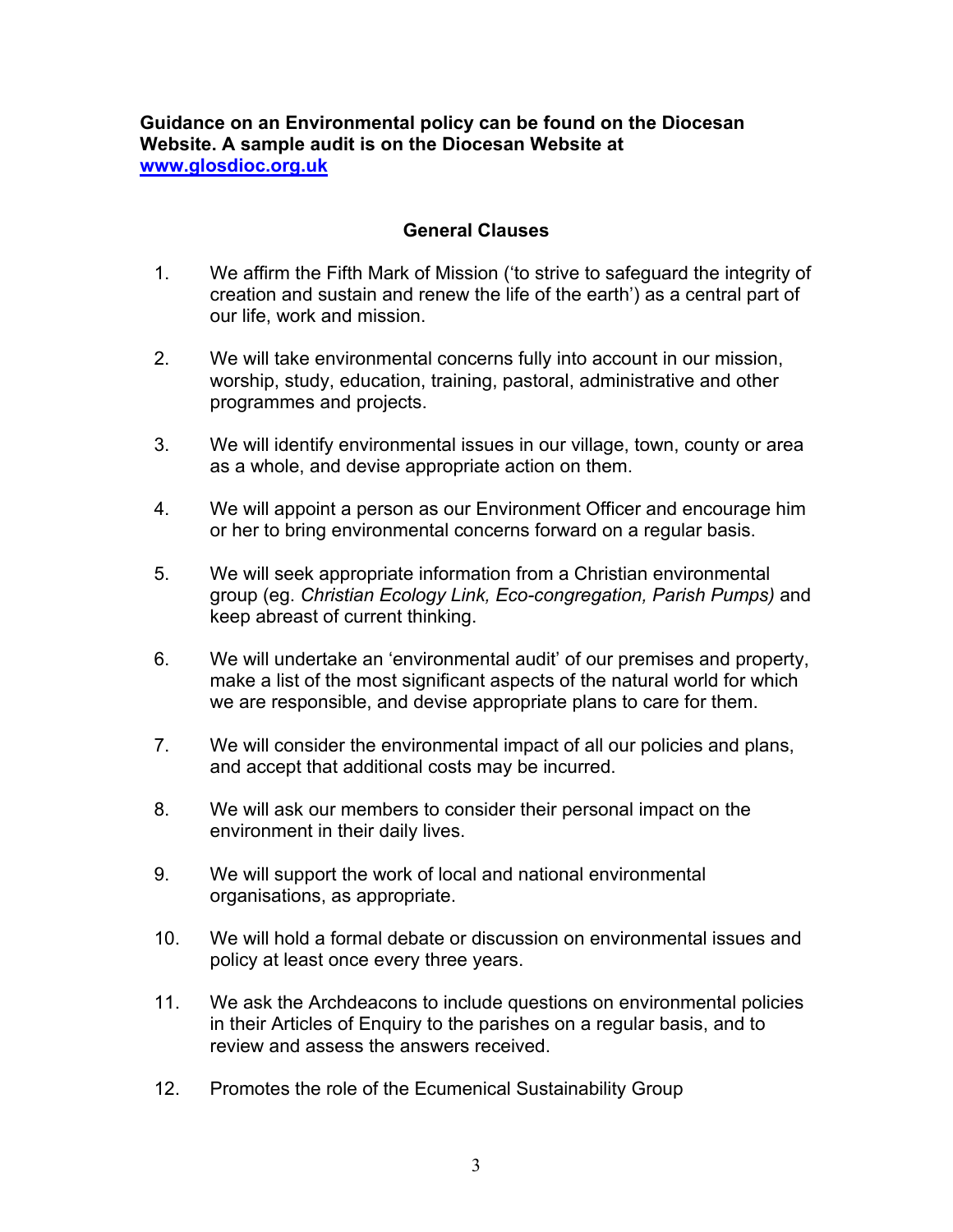## **Group Clauses**

*(Particularly for diocesan departments. To be adapted for use at local level as appropriate).*

#### *Finance Committee:*

- 13. We will pay attention to environmental concerns in our banking and investment practice, and continue to pay regard to the national church ethical investment policy.
- 14. We will continue to use, and recommend to others, rates of car mileage payments that encourage the use of more environmentally-friendly vehicles.
- 15. We will take environmental concerns into account in managing diocesan glebe land, and other property owned by the diocese, and seek to encourage tenants and other occupiers to do the same.
- 16. We will seek ways to assess the value of our land and property for wildlife, and to manage them to conserve biodiversity, wherever possible.

#### *Houses Committee:*

- 17. We will seek to meet the environmental standards set by the Green Guide for clergy housing, and accept that additional costs may be incurred.
- 18. We will encourage parishes, architects and contractors to take environmental concerns into account in their work.

*Diocesan Advisory Committee for the Care of Churches (DAC):* 

- 19. We will review the Topics booklet *The Environmental Impact of Building Works and Services in Church Buildings*, and other booklets, and keep them up to date.
- 20. We will encourage parishes, architects and contractors to take environmental concerns fully into account in their work.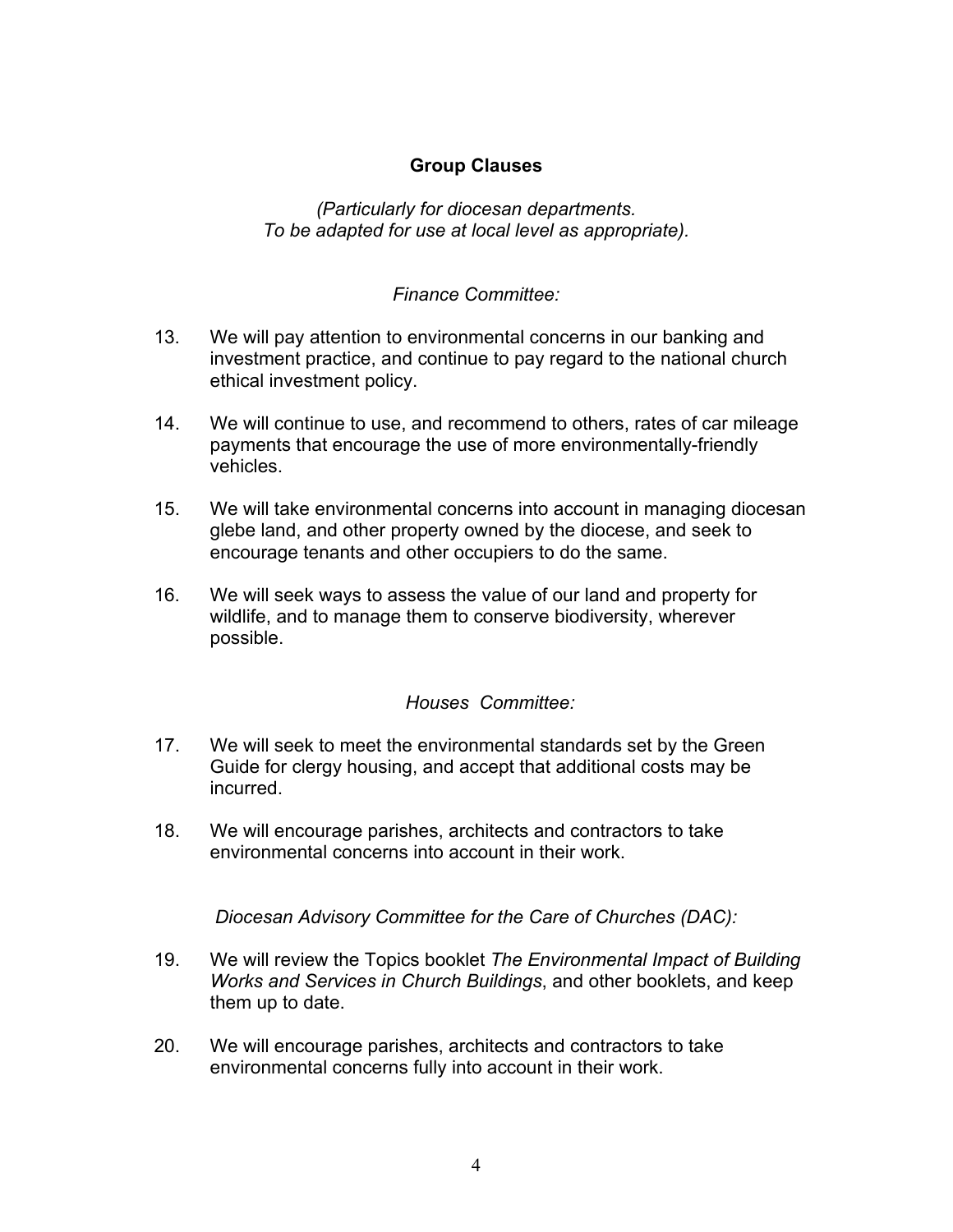- 21. To look at the appropriate use of renewable energy, eg wood fired boilers, sun and windmills.
- 22. Encourage appropriate use of church buildings, churchyards etc to support wildlife.

## *Liturgical Committee:*

23. We will encourage parishes and others to include environmental concerns in their worship, and provide a range of appropriate materials for them.

# *Board of Education:*

24. We will encourage church schools in the diocese to adopt environmental policies, and to give environmental concerns a higher profile in their life and work, within Health and Safety legislation.

# **Specific Clauses**

#### *Transport:*

25. We will encourage environmentally-friendly forms of transport, walk, cycle, use public transport, share cars, keep journeys to meeting venues short wherever possible, and keep fossil fuel emissions as low as we can.

# *Energy:*

26. We will make an energy audit at least every three years, look for economies in heating, use thermostats, fit low-energy light bulbs, improve insulation, switch to 'green' energy suppliers, install solar panels, keep temperatures down, avoid stand-by mode and turn off computers and electrical appliances when not in use, and seek to save energy, wherever possible.

# *Purchasing and Waste:*

27. We will seek ways to reduce consumption, particularly of paper and envelopes, and the impact of our activities on the environment, use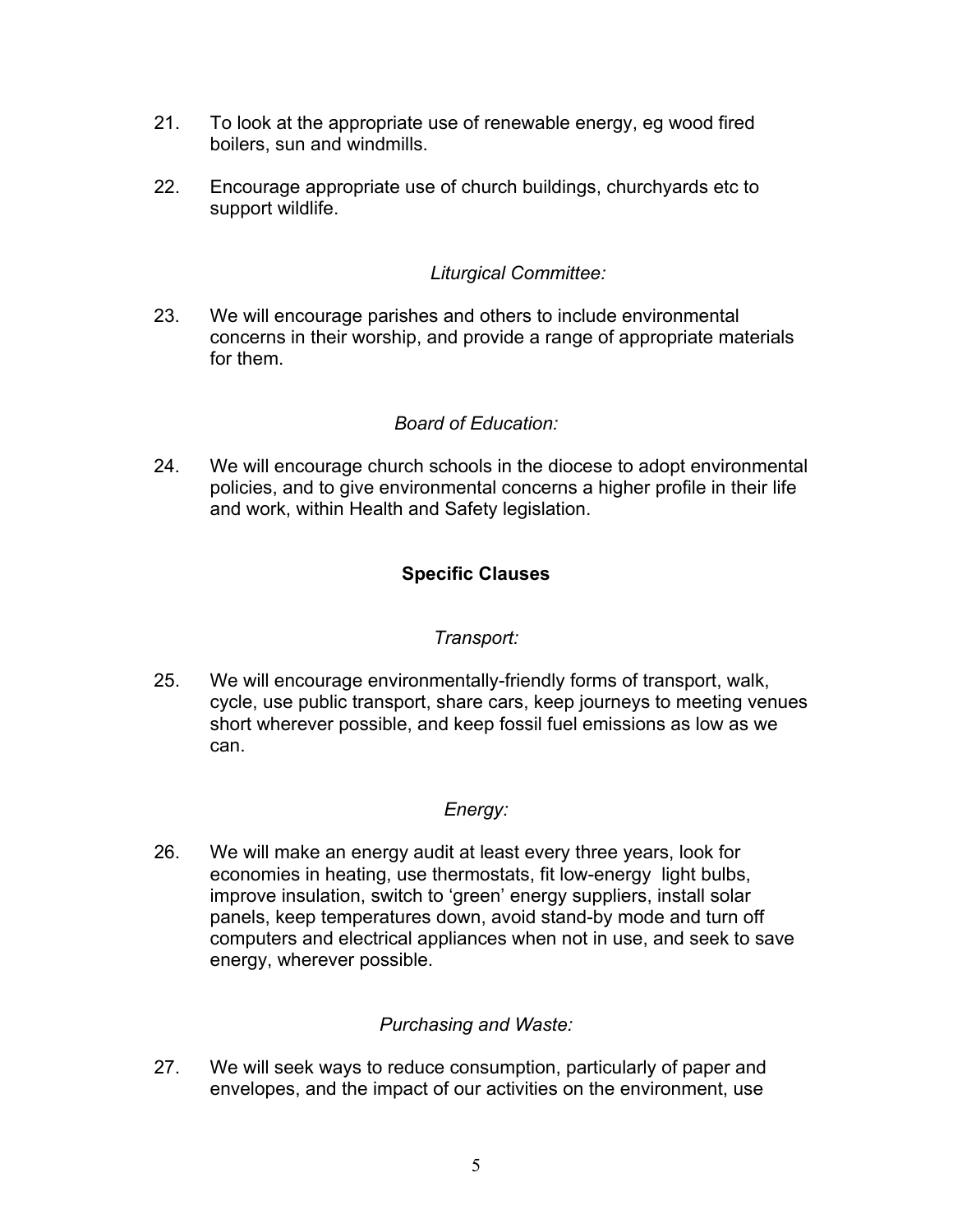recycled paper, re-use and repair wood and other items, recycle waste and if necessary take it to collection points, reduce the negative social and environmental impacts of computers, use low-environmental impact cleaning materials (avoiding chlorine-based and phosphate-rich powders), avoid using disposable and plastic items, avoid artificial fertilisers and pesticides, and use wood from sustainable sources, wherever possible.

## *Biodiversity:*

28. We will assess the value of our land and property for wildlife, and manage them to conserve biodiversity, wherever possible.

#### *Catering:*

29. We will seek to purchase food and drink that meets the LOAF principles (Locally-sourced, Organically-grown, Animal-friendly, Fairly-traded), avoid over-catering, and use seasonal foods.

#### *Water*:

30. We will avoid using water unnecessarily, install water meters where appropriate, check for leakages regularly, fit water-minimising systems to taps and cisterns, and collect rainwater, wherever possible.

#### **Adopting and Applying your Environment Policy**

Finally, we invite your group formally to adopt your policy, sign it and date it. If you would like others in the Diocese to know what you have agreed to do to 'sustain and renew the life of the earth' in your place, we invite you to send a copy of your policy to the Department of Social Responsibility, 38 Sydenham Villas Road, Cheltenham, GL52 6DZ. And then publicise your policy widely, and review it at agreed intervals.

*Please feel free to photocopy this leaflet for local use. Further copies can also be obtained from the Department of Social Responsibility, 38 Sydenham Villas Road, Cheltenham, GL52 6DZ.*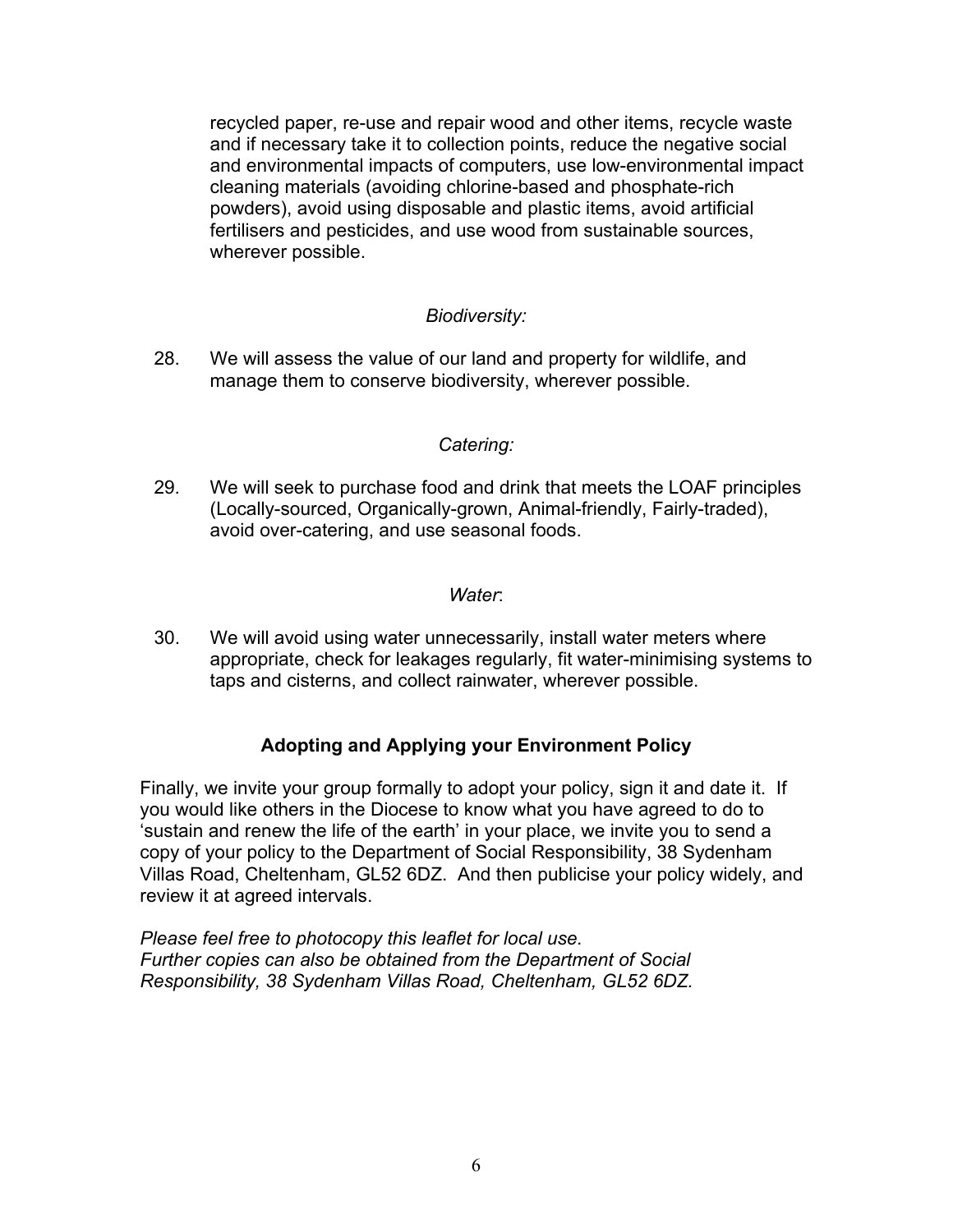# **Thoughts on the Environment**

# *A paper from Mr Nigel Chetwood*

I believe that the threats to 'Gaia' can be separated into two divisions – those that threaten the very existence of life on earth, and those that despoil the careful long-term balance required between using the earth's resources and destroying those very resources required for 'good living.'

This second strand surely includes such things as urban sprawl, car density/traffic gridlock, pollution, loss of habitat for certain species, reduction in biodiversity, and so on. Yet these problems simply become background noise in the face of those threats from the first strand – those that will substantially affect the ability of mankind to even exist.

We face the proposition that the present rates in increase of greenhouse gases will lead to increases in global temperatures that will in themselves cause the release of carbon dioxide. There are about 40,000 links on the Internet to the search question "runaway + carbon dioxide" that frankly are best ignored with their frightening scenarios!

Yet the basic proposition that we face is that we will be unable to control the environment in ten to forty years' time unless we take positive steps now.

We know that it is very likely that the Greenland ice sheet will fully melt over the next 100 years raising sea levels by 10 metres. We can but guess at the consequences that will come from millions of people being displaced to already-populated higher ground.

We know that each person in the UK produces about 9 tonnes of carbon dioxide through heating and lighting of the home through the use of gas or coal, car travel, flying to distant parts for holidaying or buying vegetables grown in countries far away. In France the level is only six tonnes as the country produces most of its electricity through nuclear power.

We know that we could produce the majority of our electricity through nuclear power and heat our homes and power our cars with hydrogen. We also know that the Government is unwilling to take any action that could cause it to lose votes.

We believe that the earth can absorb 3 tonnes of carbon dioxide per person.

We know that to meet Greenpeace's philosophy we would have to reduce out economic activity to that of Turkey, the first country running down the rank of carbon dioxide producing countries, to have only 3 tonnes of carbon dioxide production per person.

I resigned from the Tewkesbury Local Strategic Partnership this year because my perception of local government that it has descended to the level of 'box ticking'. "Have we considered that problem? Yes." So the box gets ticked. Has anything been achieved? No. Perhaps I'm being unkind, but I sense that our draft proposals seemed a little like box-ticking, rather than providing a moral lead.

After the vote on the environmental debate in General Synod, Bp Richard commented that everyone acknowledges that there is a problem, but nothing gets done. Dare I suggest that our disinclination to think about issues such as SUV/4-wheel drive cars at our meeting last week mean that again we are reluctant to face the real issues?